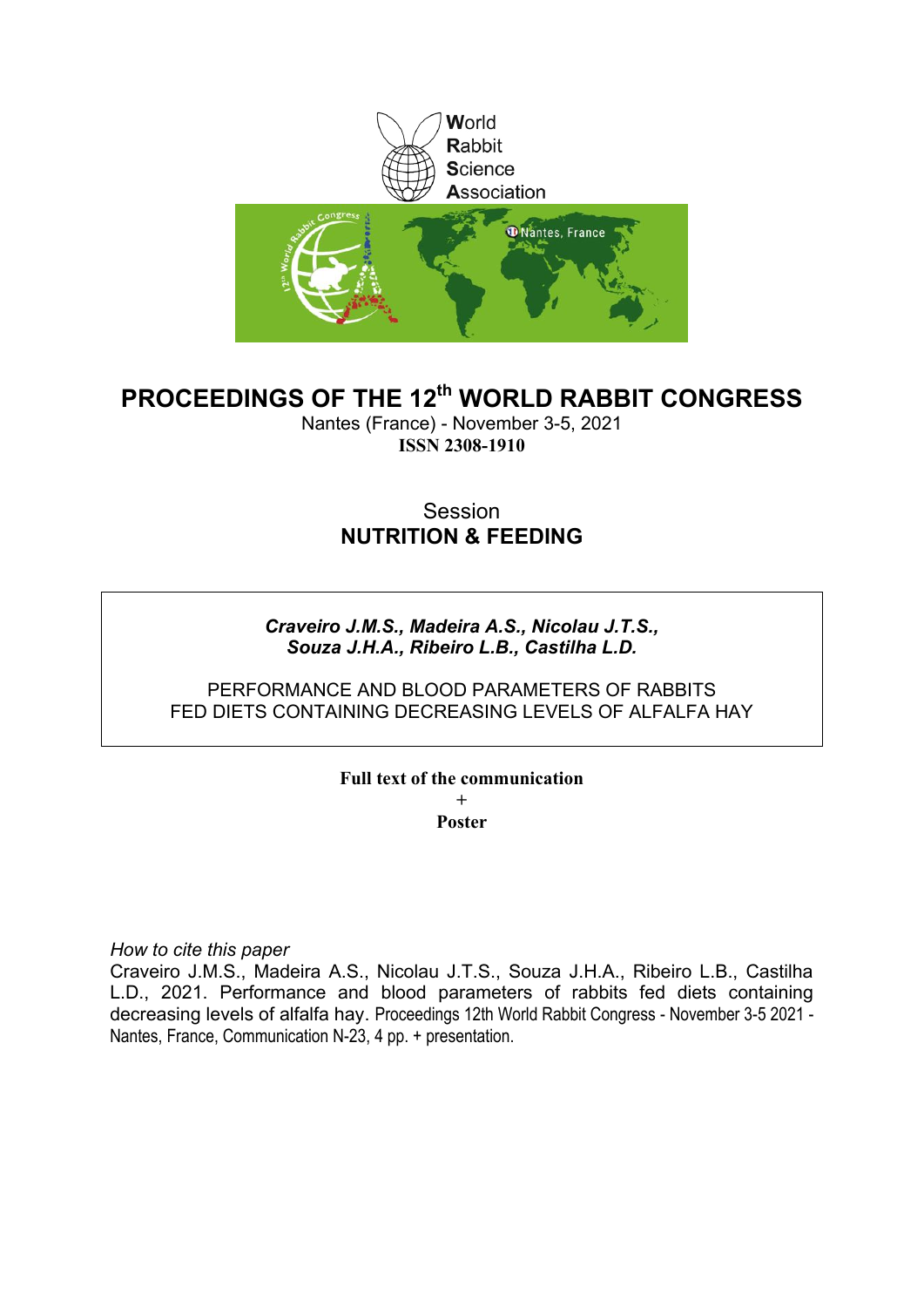### **PERFORMANCE AND BLOOD PARAMETERS OF RABBITS FED DIETS CONTAINING DECREASING LEVELS OF ALFALFA HAY**

#### **Craveiro J.M.S.<sup>1</sup> , Madeira A.S.<sup>1</sup> , Nicolau J.T.S.<sup>1</sup> , Souza J.H.A.<sup>1</sup> , Ribeiro L.B.<sup>1</sup> , Castilha L.D.<sup>1</sup> \***

<sup>1</sup>Dept. of Animal Science, Maringá State University, Colombo Avenue, 5790, 87.020-900, Maringá, Brazil \*Corresponding author: ldcastilha@uem.br

#### **ABSTRACT**

Alfalfa hay is a fibrous food widely used in rabbit breeding, but its high cost and seasonal availability lead to the need for studies to evaluate its reduction in diet, without reducing nutrient availability and animal performance. This study aimed to evaluate the effect of decreasing alfalfa hay levels in rabbit diets on performance and blood parameters. For this purpose, an experiment was carried out using fifty New Zealand White rabbits of 31 days of age (25 males and 25 females) distributed, in a completely randomized design, in five treatments, with ten replicates per treatment (5 males and 5 females). Treatments were based on five decreasing levels of alfalfa hay in diet (26.72; 20.04; 13.36, 6.68 and 0.00%), with alfalfa hay reduction being offset by soybean meal and wheat bran. The first level of alfalfa inclusion (26.72%) was determined according to the amount generally used in commercial feeds. Animals were individually housed in metabolism cages with automatic drinking nipples. Throughout the experimental period (from 31 to 70 days of age), feed and water were provided *ad libitum*. The diets provided, the leftovers and the animals were weighed at the beginning of the experiment (31 days), at 50 days, and at the end of the experiment (70 days) to determine the performance variables. At the end of the experimental period, blood biochemical parameters were determined (glucose, total proteins, urea, triglycerides, total cholesterol, HDL and LDL). From 31 to 50 days of age, rabbits fed diets containing decreasing levels of alfalfa hay presented a linear reduction in final weight (P<0.001). For the phase of 31 to 70 days of age, there was a quadratic effect (P=0.013) of alfalfa hay level on final weight, with the highest value being reached at 25.37%. There was also a quadratic effect (P=0.048) of alfalfa hay level on weight gain, with the best response estimated at  $25.64\%$ . There was no variation (P<0.05) in blood biochemical parameters of rabbits fed diets containing decreasing alfalfa hay levels. While decreasing alfalfa hay inclusion in the diet from 26.72 to 0.00% had no effect on blood biochemical parameters of growing rabbits, the highest weight gain from 31 to 70 days was obtained with 25.64% of alfalfa hay.

**Key words**: Fibre source, Legume forage, Rabbit feeding

#### **INTRODUCTION**

The feeding of rabbits produced in commercial systems usually employs alfalfa hay due to its high content of acid detergent fibre (34%) and crude protein (18%) (Pompeu *et al.*, 2003). However, because it has a high price and variable market availability, it can represent up to 40% of the diets cost (Scapinello *et al.*, 2003), compromising the manufacture of feed when alfalfa cultivation is harmed by climate variations. In this sense, studies aiming to replace alfalfa hay become important (Retore *et al.*, 2010), but caution is needed not to compromise the availability of nutrients or productive performance of animals. In Brazil, as in many countries, the most commonly used protein ingredient is soybean meal, due to its high biological protein value and regularity on the market, which makes it the main protein concentrate in monogastric diets (Dávila *et al.*, 2007). Another food with huge potential for the gradual replacement of alfalfa hay, associated with soybean meal, is the wheat bran, as it has an appreciable crude protein content (14 to 16%) and also contains more acid detergent fibre than soybean meal (13 to 15%) (Ferreira *et al.*, 2015). The present work aimed to evaluate the performance and blood biochemical parameters of rabbits fed diets containing decreasing alfalfa hay levels, replaced by soybean meal and wheat bran.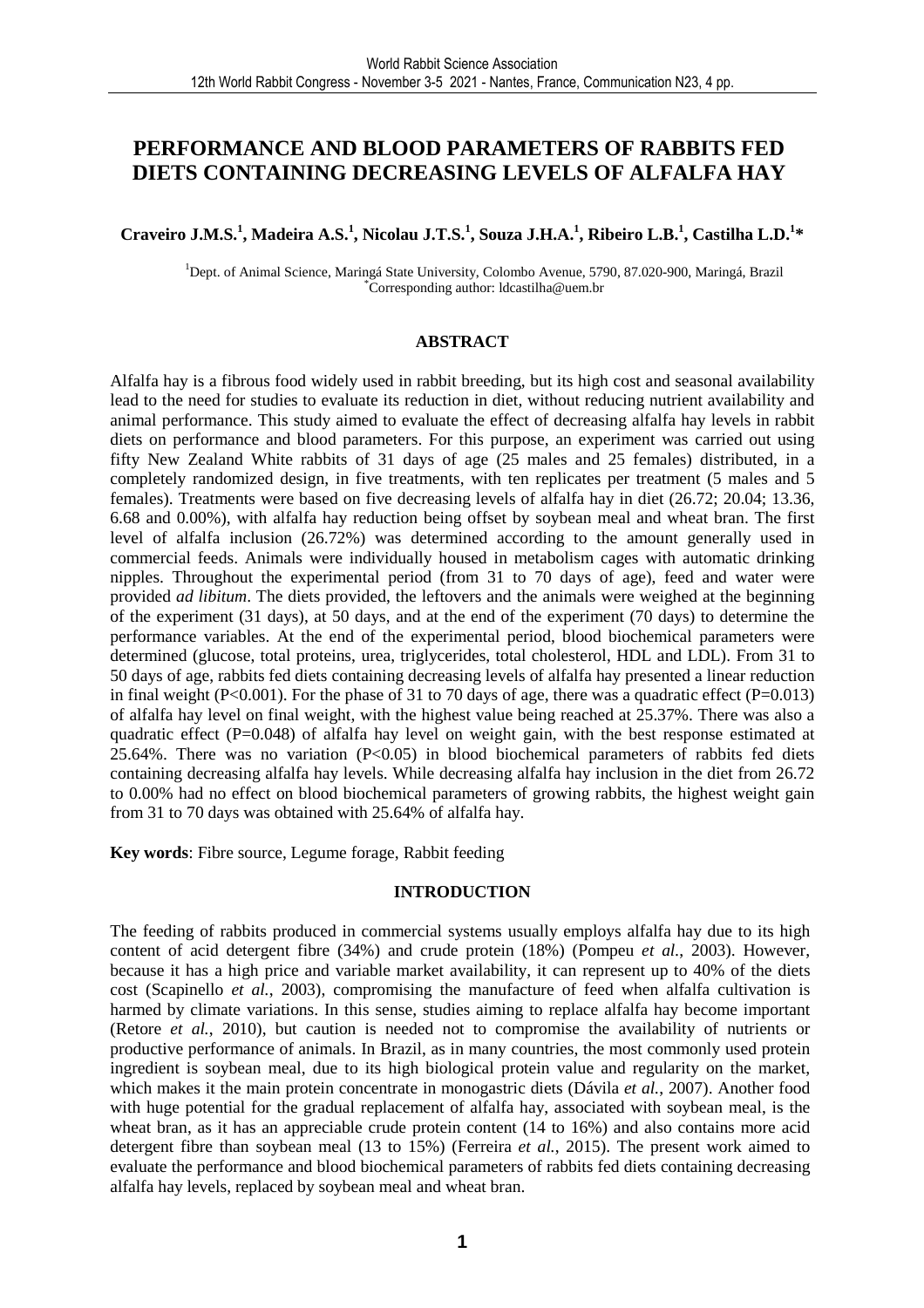#### **MATERIALS AND METHODS**

#### **Animals, diets and experimental design**

The experiment was carried out in the Rabbit Breeding Sector of State University of Maringá, located in Paraná State, Brazil (23°21'S, 52°04'W and altitude of 564 m). The entire experimental procedure was previously approved by the Committee of Ethical Conduct for Experimental Animal Use. Fifty 31-day old New Zealand White rabbits (25 males and 25 females) were distributed, following a completely randomized design, in five treatments, with ten replicates per treatment (5 males and 5 females). Treatments were based on five decreasing levels of alfalfa hay in diet (26.72; 20.04; 13.36, 6.68 and 0.00%), with alfalfa hay reduction being offset by soybean meal and wheat bran. The first level of alfalfa inclusion (26.72%) was determined according to the amount generally used in commercial feeds. Animals were individually housed in metabolism cages with automatic drinking nipples. The experimental diets were formulated based on corn, soybean meal, alfalfa hay, wheat bran, amino acids, minerals and vitamins to fulfil the requirements for growing rabbits (De Blas and Mateos, 2010), as expressed in Table 1. After mixing the ingredients, the feed was pelletized using a Commercial Industry Pelletizer (Chavantes<sup>TM</sup>, model 40 HP) with capacity from 800 to 1,700 kg/h, with a 4.5 mm matrix and without addition of steam, at an average temperature of 70°C (60 to 80°C) for about 50 seconds.

**Table 1:** Experimental diets for growing rabbits with decreasing levels of alfalfa hay (natural matter)

|                                         | Levels of alfalfa hay $(\% )$ |       |       |       |       |  |  |  |  |
|-----------------------------------------|-------------------------------|-------|-------|-------|-------|--|--|--|--|
| <b>Ingredients</b>                      | 26.72                         | 20.04 | 13.36 | 6.68  | 0.00  |  |  |  |  |
| Corn (maize)                            | 30.00                         | 28.87 | 27.82 | 26.77 | 25.73 |  |  |  |  |
| Soybean meal, 46% CP                    | 6.22                          | 6.38  | 6.63  | 6.88  | 7.14  |  |  |  |  |
| Wheat bran                              | 34.56                         | 42.16 | 49.51 | 56.83 | 64.16 |  |  |  |  |
| Alfalfa hay                             | 26.72                         | 20.04 | 13.36 | 6.68  | 0.00  |  |  |  |  |
| Limestone                               | 0.888                         | 1.275 | 1.466 | 1.642 | 1.818 |  |  |  |  |
| Dicalcium phosphate                     | 0.348                         | 0.024 | 0.000 | 0.000 | 0.000 |  |  |  |  |
| DL-Methionine (98.5%)                   | 0.108                         | 0.091 | 0.075 | 0.058 | 0.042 |  |  |  |  |
| L-Lysine HCl $(78.5\%)$                 | 0.204                         | 0.193 | 0.182 | 0.170 | 0.158 |  |  |  |  |
| Mineral and vitamin premix <sup>1</sup> | 0.500                         | 0.500 | 0.500 | 0.500 | 0.500 |  |  |  |  |
| Salt                                    | 0.400                         | 0.400 | 0.400 | 0.400 | 0.400 |  |  |  |  |
| Coccidiostatic <sup>2</sup>             | 0.060                         | 0.060 | 0.060 | 0.060 | 0.060 |  |  |  |  |
| <b>Chemical composition calculated</b>  |                               |       |       |       |       |  |  |  |  |
| Dry matter $(\%)$                       | 88.63                         | 88.59 | 88.56 | 88.53 | 88.50 |  |  |  |  |
| Crude protein (%)                       | 15.40                         | 15.40 | 15.40 | 15.40 | 15.40 |  |  |  |  |
| Digestible energy (Mcal/kg)             | 2.40                          | 2.40  | 2.40  | 2.40  | 2.40  |  |  |  |  |
| Acid detergent fibre (%)                | 16.00                         | 15.84 | 14.64 | 13.45 | 12.25 |  |  |  |  |
| Calcium (%)                             | 0.800                         | 0.800 | 0.800 | 0.800 | 0.800 |  |  |  |  |
| Total phosphorus (%)                    | 0.570                         | 0.570 | 0.624 | 0.682 | 0.739 |  |  |  |  |
| Methionine + Cysteine $(\%)$            | 0.590                         | 0.590 | 0.590 | 0.590 | 0.590 |  |  |  |  |
| Lysine $(\%)$                           | 0.780                         | 0.780 | 0.780 | 0.780 | 0.780 |  |  |  |  |

<sup>1</sup>Premix provided per kg of diet: vitamin A, 12,000 IU; vitamin D<sub>3</sub>, 1,000 IU; vitamin E acetate, 50 mg; vitamin K<sub>3</sub>, 2 mg; biotin, 0.1 mg; Fe, 100 mg; Cu, 20 mg; Mn, 50 mg; Co, 2 mg; I, 1 mg; Zn, 100 mg; Se, 0.1 mg; BHT, 100 mg; <sup>2</sup>Robenidine, 66 mg.

#### **Performance**

Throughout the experimental period (from 31 to 70 days of age), feed and water were provided *ad libitum*. Feed provided, leftovers and animals were weighed at the beginning of the experiment (31) days), at 50 days, and at the end of the experiment (70 days) in order to calculate feed intake, weight gain and feed conversion. To calculate the production cost of the treatments (in American dollars, U\$), the average prices of the inputs from Maringá-Brazil were used. The production cost of diets per kilogram of live weight gain (Yi) was determined, according to Bellaver *et al.* (1985), as follows:  $Yi = (Oi \times Pi) / Gi$ , where:

 $Y_i$  = feed cost per kilogram of live weight gain for the i-th treatment;

Pi= price per kilogram of feed used for the i-th treatment;

Qi= amount of feed intake for the i-th treatment;

Gi= weight gain for the i-th treatment;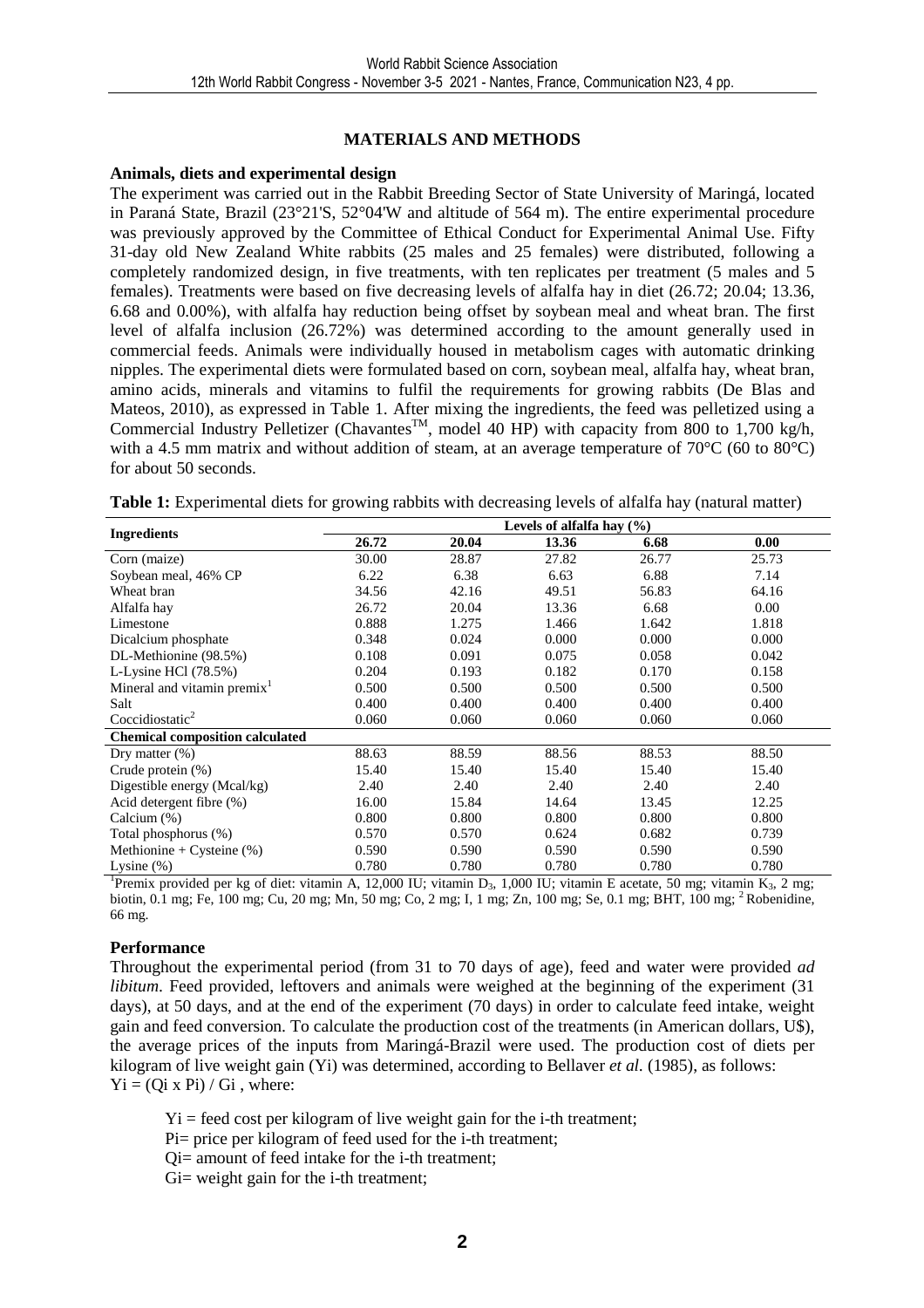#### **Blood parameters**

At 70 days of age, the animals fasted for 4 hours prior to blood collection, which was done through the jugular vein. Blood was transferred to tubes containing heparin or fluoride, and then centrifuged at 3,000 rpm during 15 minutes for plasma separation. After that, 3 mL of plasma was transferred to properly identified Eppendorf tubes and stored in a freezer (-18 °C) for further analysis of glucose, total protein, urea, triglycerides, total cholesterol, HDL and LDL, performed by colorimetric method using commercial kits.

#### **Statistical analysis**

The UNIVARIATE procedure was applied to evaluate the presence of outliers. The normality of experimental errors and the homogeneity of variances between treatments for the various variables were previously evaluated using the Shapiro-Wilk and Levene tests (SAS, 2010), respectively. Analysis of variance (ANOVA) was performed using the procedure General Linear Models of the statistical software SAS (SAS Inst. Inc., Cary, NC, USA). For performance variables, the initial weight was used as a covariate. The degrees of freedom regarding the alfalfa hay reduction levels in the diets were split into orthogonal polynomials to obtain the regression equations, according to the best fit. For all analyses, a significance level (P) of 0.05 was adopted.

#### **RESULTS AND DISCUSSION**

Rabbits fed diets containing decreasing levels of alfalfa hay from 31 to 50 days of age presented a linear reduction (P<0.001) in final weight (Table 2a). For the phase of 31 to 70 days of age (Table 2b), there was a quadratic effect ( $P=0.013$ ) of alfalfa hay level on final weight, with the highest value being reached at 25.37%. There was also a quadratic effect (P=0.048) of alfalfa hay level on weight gain, with the best response estimated at  $25.64\%$ . There was no variation (P<0.05) in blood biochemical parameters of rabbits fed diets containing decreasing alfalfa hay levels (Table 3), which indicates that isoproteic and isoenergetic diets with higher levels of soybean meal and wheat bran in substitution for alfalfa hay do not alter the availability of circulating nutrients. Although the experimental diets were isoproteic and isoenergetic, there was variation in the level of acid detergent fibre, which decreased from 16.00 to 12.25% among diets, and in the level of total phosphorus, which increased from 0.570 to 0.739%. Results obtained for the growth performance may be due to these nutritional variations in the diets. Even so, plasma levels of total protein and urea did not differ significantly among diets (P>0.05), indicating thus that there were no differences in circulating amino acid levels or protein catabolism, respectively. It means that all diets satisfactorily met rabbit amino acid requirements (Ferreira *et al.*, 2015). Rabbits perform caecal fermentation, which allows them to modulate the synthesis of nutrients such as amino acids, vitamins and short-chain fatty acids. By means of caecotrophy, rabbits can ingest some of the pre-faecal material, as caecotrophs directly derive from caecal fermentation. This mechanism results in more efficient utilization of relatively nutrient- or fibre-poor diets (Arruda *et al.*, 2003). In the present study, all these factors may have resulted in nutrient compensation, so that even the lowest dietary level of acid detergent fibre did not result in a decrease of the blood biochemical parameters evaluated.

|                      | Table 2a: Performance of growing rabbits fed diets containing decreasing levels of alfalfa hay from |  |  |  |  |  |
|----------------------|-----------------------------------------------------------------------------------------------------|--|--|--|--|--|
| 31 to 50 days of age |                                                                                                     |  |  |  |  |  |

| <b>Variables</b>                | 26.72<br>$(n=10)$ | 20.04<br>$(n=10)$ | 13.36<br>$(n=10)$ | 6.60<br>$(n=10)$ | 0.00<br>$(n=10)$ | SEM <sup>1</sup> | <b>P-value</b> |
|---------------------------------|-------------------|-------------------|-------------------|------------------|------------------|------------------|----------------|
| Initial weight $(g)$            | 631               | 675               | 581               | 610              | 544              |                  |                |
| Final weight (g) $^2$           | 1367              | 1467              | 1215              | 1293             | 1201             | 17.49            | < 0.001        |
| Weight gain $(g/d)$             | 36.82             | 39.62             | 31.71             | 34.16            | 32.87            | 0.87             | 0.187          |
| Feed intake $(g/d)$             | 82.19             | 87.43             | 75.72             | 82.68            | 70.43            | 1.94             | 0.171          |
| Feed conversion                 | 2.24              | 2.23              | 2.50              | 2.84             | 2.14             | 0.16             | 0.708          |
| Production cost (U\$/kg gained) | 0.72              | 0.67              | 0.71              | 0.76             | 0.66             | 0.05             | 0.688          |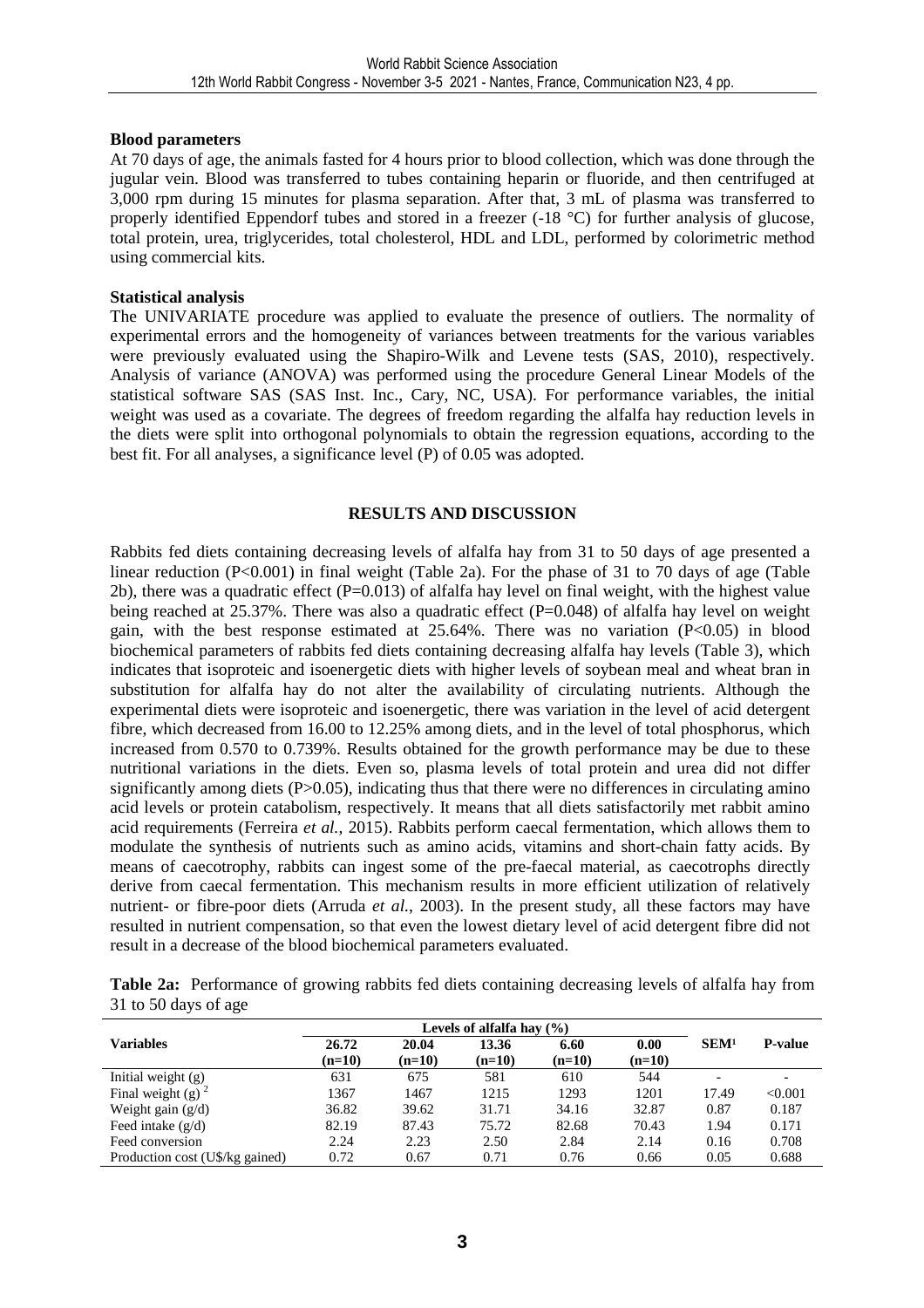| Table 2b: Performance of growing rabbits fed diets containing decreasing levels of alfalfa hay from |  |  |
|-----------------------------------------------------------------------------------------------------|--|--|
| 31 to 70 days of age                                                                                |  |  |

| <b>Variables</b>                | 26.72    | 20.04    | 13.36    | 6.60     | 0.00     | SEM <sup>1</sup> | <b>P-value</b> |
|---------------------------------|----------|----------|----------|----------|----------|------------------|----------------|
|                                 | $(n=10)$ | $(n=10)$ | $(n=10)$ | $(n=10)$ | $(n=10)$ |                  |                |
| Initial weight (g)              | 631      | 675      | 581      | 610      | 544      |                  |                |
| Final weight $(g)$ <sup>3</sup> | 2168     | 2391     | 2038     | 2070     | 1954     | 22.61            | < 0.001        |
| Weight gain $(g/d)^4$           | 38.44    | 42.91    | 36.43    | 36.50    | 35.26    | 0.56             | 0.016          |
| Feed intake $(g/d)$             | 81.55    | 89.45    | 74.96    | 81.88    | 77.26    | 1.41             | 0.156          |
| Feed conversion                 | 2.12     | 2.10     | 2.07     | 2.31     | 2.19     | 0.05             | 0.774          |
| Production cost (U\$/kg gained) | 0.68     | 0.64     | 0.59     | 0.62     | 0.58     | 0.04             | 0.178          |

1- Standard error of mean.

2- Linear effect (P-value = 0.012):  $Y = 7.5679x + 1207.70$  ( $r^2=0.72$ ).

3- Quadratic effect (P-value = 0.013):  $Y = 0.4675x^2 + 23.722x + 1932.50$  (r<sup>2</sup>=0.75).

4- Quadratic effect (P-value = 0.048):  $Y = 0.0078x^2 + 0.40x + 34.65$  ( $r^2 = 0.70$ ).

**Table 3:** Blood biochemical parameters of growing rabbits fed diets containing decreasing levels of alfalfa hay

| Variables                 | 26.72    | 20.04    | 13.36    | 6.60     | 0.00     | SEM <sup>1</sup> | P-value |
|---------------------------|----------|----------|----------|----------|----------|------------------|---------|
|                           | $(n=10)$ | $(n=10)$ | $(n=10)$ | $(n=10)$ | $(n=10)$ |                  |         |
| Glucose $(mg/dL)$         | 83.60    | 92.90    | 96.40    | 102.40   | 82.50    | 4.80             | 0.651   |
| Total protein $(g/dL)$    | 6.31     | 6.38     | 6.94     | 5.93     | 6.17     | 0.17             | 0.532   |
| Urea $(mg/dL)$            | 39.50    | 33.00    | 34.63    | 32.30    | 36.00    | 0.77             | 0.061   |
| Triglycerides (mg/dL)     | 54.40    | 92.83    | 83.56    | 73.15    | 79.84    | 5.01             | 0.208   |
| Total cholesterol (mg/dL) | 79.13    | 82.81    | 67.20    | 65.96    | 63.48    | 2.70             | 0.132   |
| $HDL$ (mg/dL)             | 26.00    | 24.20    | 23.00    | 24.60    | 24.30    | 0.65             | 0.744   |
| $LDL$ (mg/dL)             | 68.90    | 65.50    | 57.75    | 78.30    | 71.20    | 2.93             | 0.345   |

1- Standard error of mean.

#### **CONCLUSIONS**

Even though the decrease of alfalfa hay level in diet from 26.72 to 0.00% did not affect the blood biochemical parameters of growing rabbits, the highest weight gain from 31 to 70 days was obtained with 25,64% of alfalfa hay.

#### **REFERENCES**

- Arruda A.M.V., Pereira E.S., Mizubuti I.Y., Silva L.D.D.F. 2003. Importance of fiber in rabbit nutrition. *Semina: Ciências Agrárias. Sem. Ciên. Agr., 24, 181-190.*
- Bellaver C., Fialho E.T., Protas J.F.S., Gomes, P.C. 1985. Radícula de malte na alimentação de suínos em crescimento e terminação. *Pesq. Agr. Bras., 20, 969-974.*
- Dávila N.F.P., Costa Gomes A.V., Pessôa M.F., Crespi M.P.L., Crespi Coll J.F. 2007. Substituição do farelo de soja por farelo de algodão na alimentação de coelhos em crescimento. *Acta Sci. Ani. Sci.*, *29*, 277-282.
- De Blas J.C., Mateos G.G., 2010. Feed Formulation*. In: De Blas C., Wiseman J. (Eds). The Nutrition of the Rabbit. 2nd edition. CABI Publishing. CAB International, Wallingford Oxon, UK, 222-232*.
- Ferreira W.M., Saad F.M.O.B., Pereira R.A.N. 2015. Fundamentos da nutrição de coelhos. 2nd Ed. Belo Horizonte, Brazil.
- Pompeu R.C.F.F., Uchoa F.C., Neiva J.N.M., Oliveira Filho G.D., Paula Neto F.D., Silva E.D., Lobo R.N.B., Botrel M.A. 2003. Produção de matéria seca e qualidade de quatorze cultivares de alfafa (*Medicago sativa* L.) sob irrigação no Estado do Ceará. *Rev. Ciên. Agr., 34, 153-160.*
- Retore M., Silva L.P., Toledo G.S.P., Araújo I.G. 2010. Efeito da fibra de coprodutos agroindustriais e sua avaliação nutricional para coelhos. *Arq. Bras. Med. Vet. Zoot., 62, 1232-1240.*

SAS. 2010. SAS/STAT User's Guide (Release 9.2). *SAS Inst. Inc., Cary NC, USA*.

Scapinello C., Antunes E.B., Furlan A.C., Jobim C.C., Faria H.G. 2003. Fenos de leucena (*Leucaena leucocephala* e *Leucaena leucocephala* cv. Cunningham) para coelhos em crescimento: digestibilidade e desempenho. *Acta Sci. Ani. Sci.*, *25, 301-306.*